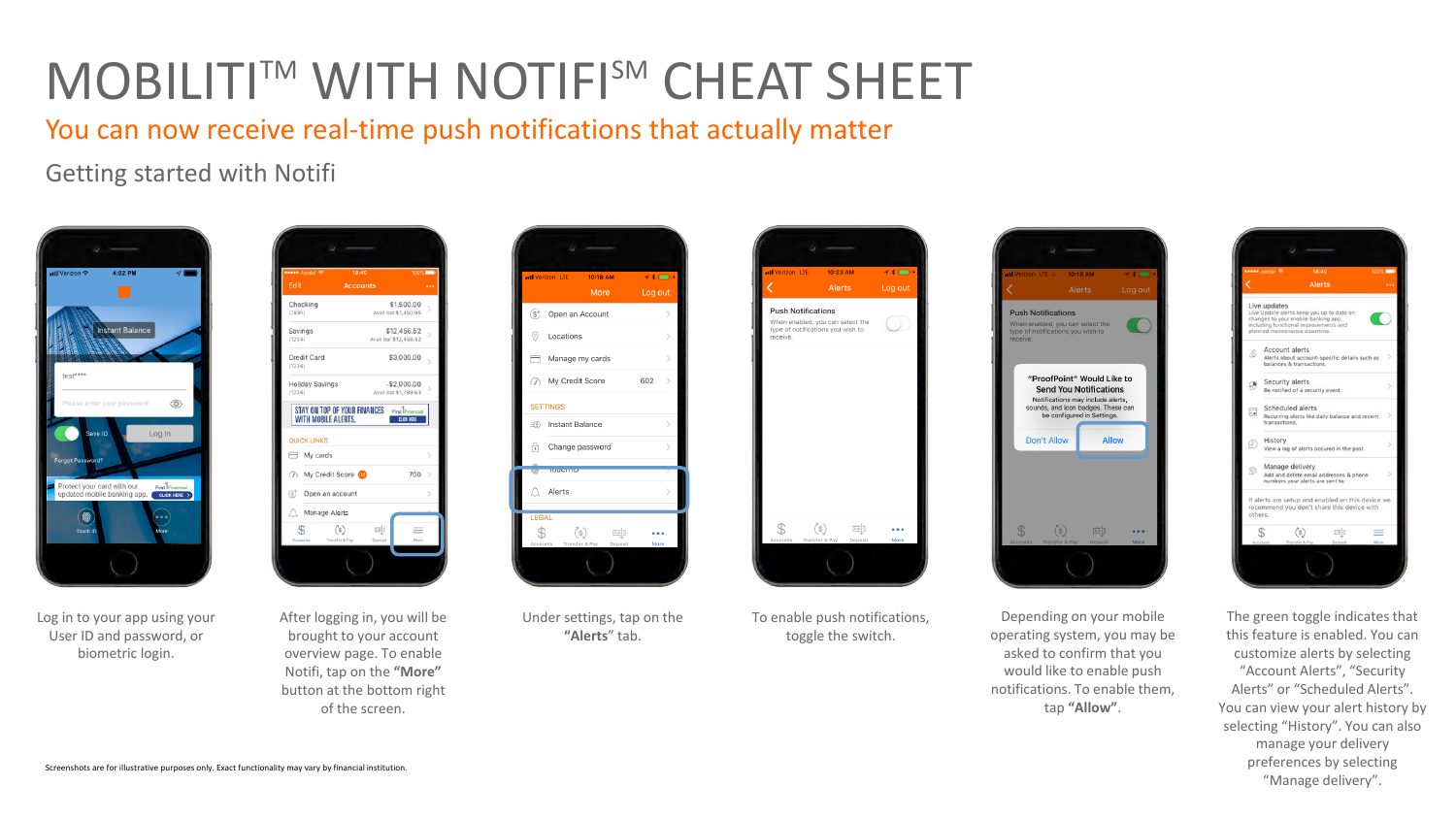You can now receive real-time push notifications that actually matter

Managing notification delivery preferences



After enabling push notifications, tap on the **"Manage delivery"** tab.



This is where you can manage your notification delivery preferences like adding new phone numbers and email addresses. Tap "**Add new phone number**" to start receiving alerts at a new phone number.



Enter the phone number and tap "**Continue**".



The phone number you entered will be sent a verification code. Enter the verification code once received to verify the phone number and tap "**Verify**".



After successfully verifying the new phone number, you will be prompted with a similar message as above. Press "**OK**" to continue setting up your notification preferences.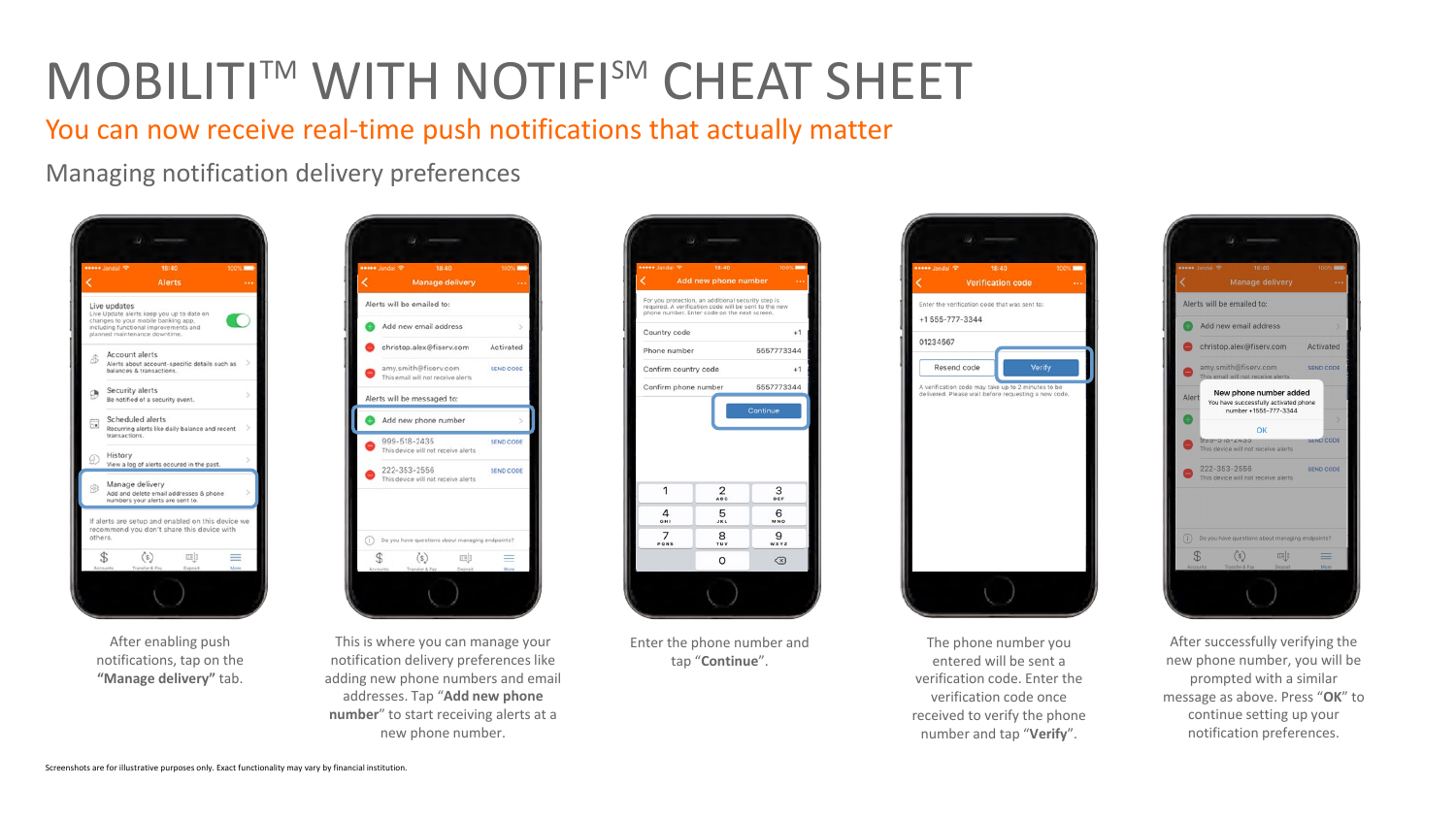You can now receive real-time push notifications that actually matter

How to enable account alerts



Under the "More" menu, tap on the **"Alerts"** tab under settings.



After enabling push notifications, tap on the **"Account alerts"** tab.



You will be able to choose the account for which you wish to receive alerts.



After selecting the appropriate account, you can add specific alerts. To add a new alert, tap on the **"Add New Alert"** tab at the top the screen.



Where eligible, you can receive balance and transaction alerts. Tap on the specific alert(s) you want to receive and set specific parameters if necessary. These settings will be saved after they are enabled.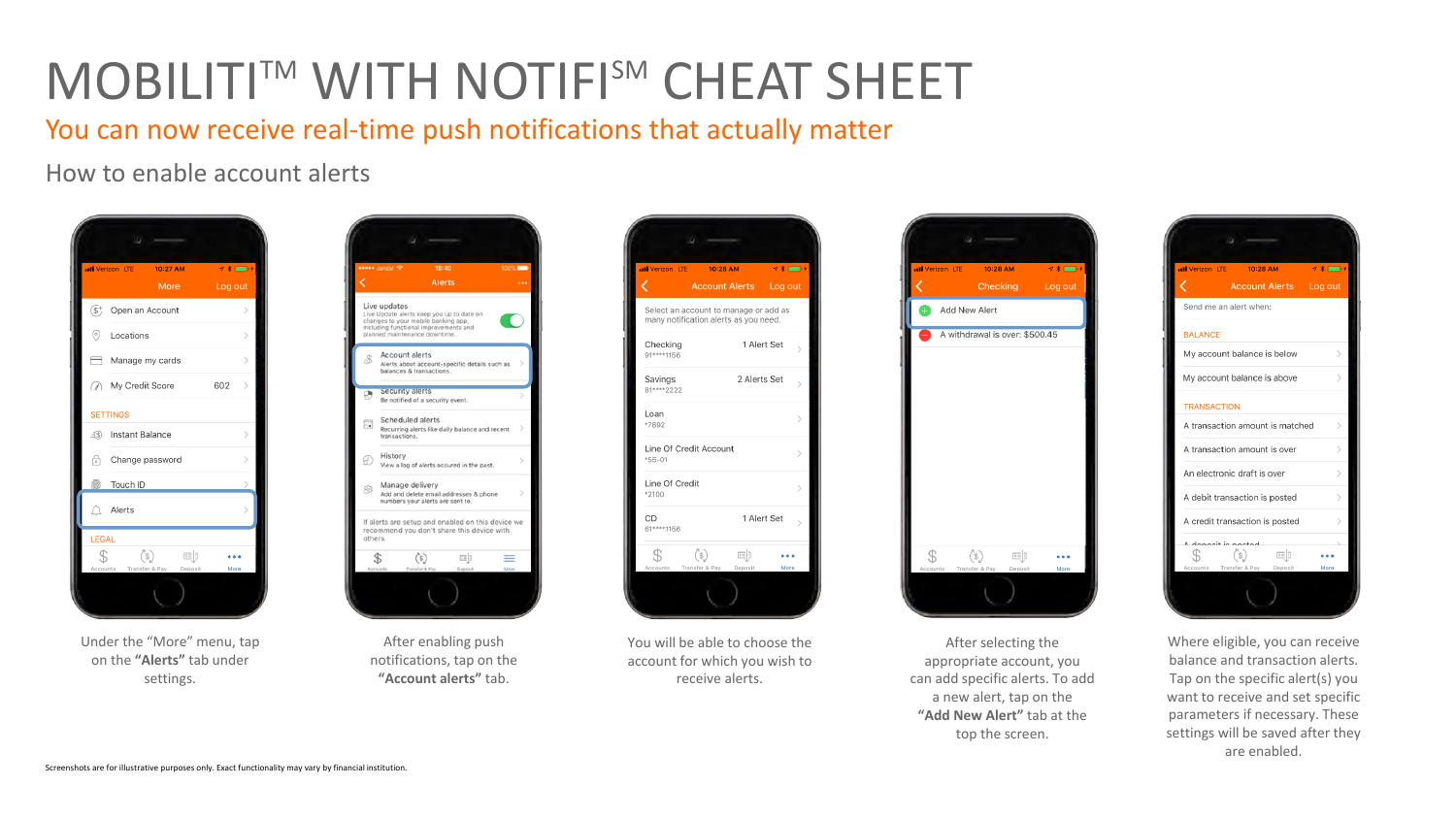You can now receive real-time push notifications that actually matter

How to enable security alerts



After enabling push notifications, tap on the **"Security alerts"** tab.



Where eligible, you can toggle on security alerts for a change of address, account lock outs and password changes. Toggle on the security alerts you want to receive.



The green toggle indicates that these security alerts are enabled.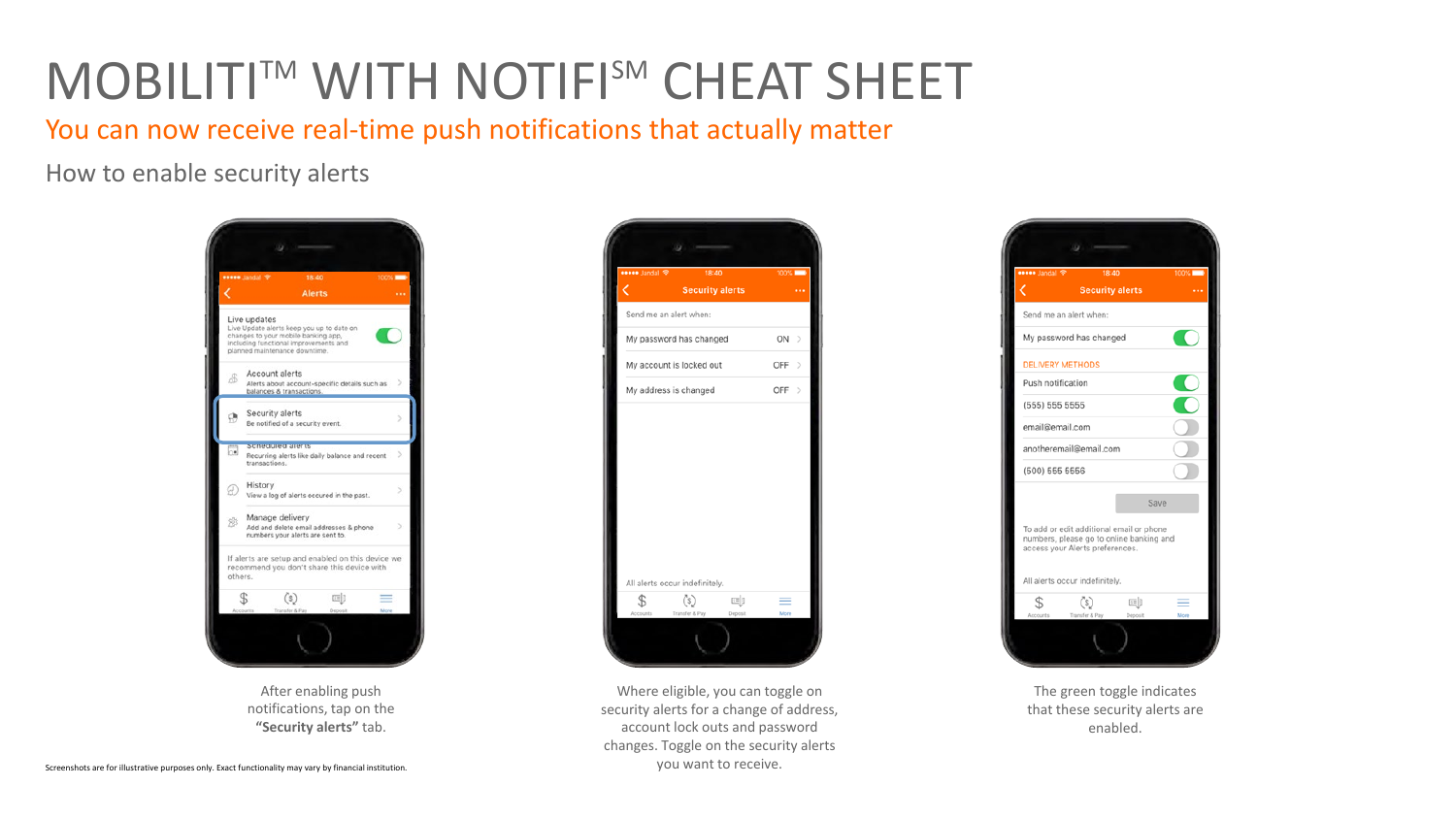You can now receive real-time push notifications that actually matter

How to schedule current balance alerts



After enabling push notifications, tap on the **"Scheduled alerts"** tab.



You will be able to choose the account for which you wish to receive alerts.



After selecting the appropriate account, you can add specific alerts. To add a new alert, tap on the **"Add new alert"** tab at the top the screen.



Tap on the **"Current balance"**  button to schedule notifications of your account balance on specific day(s) and time(s).



Select the day(s), time(s), and delivery methods where you want to receive account balance alerts. Tap **"Save"** to enable the notification schedule and frequency.